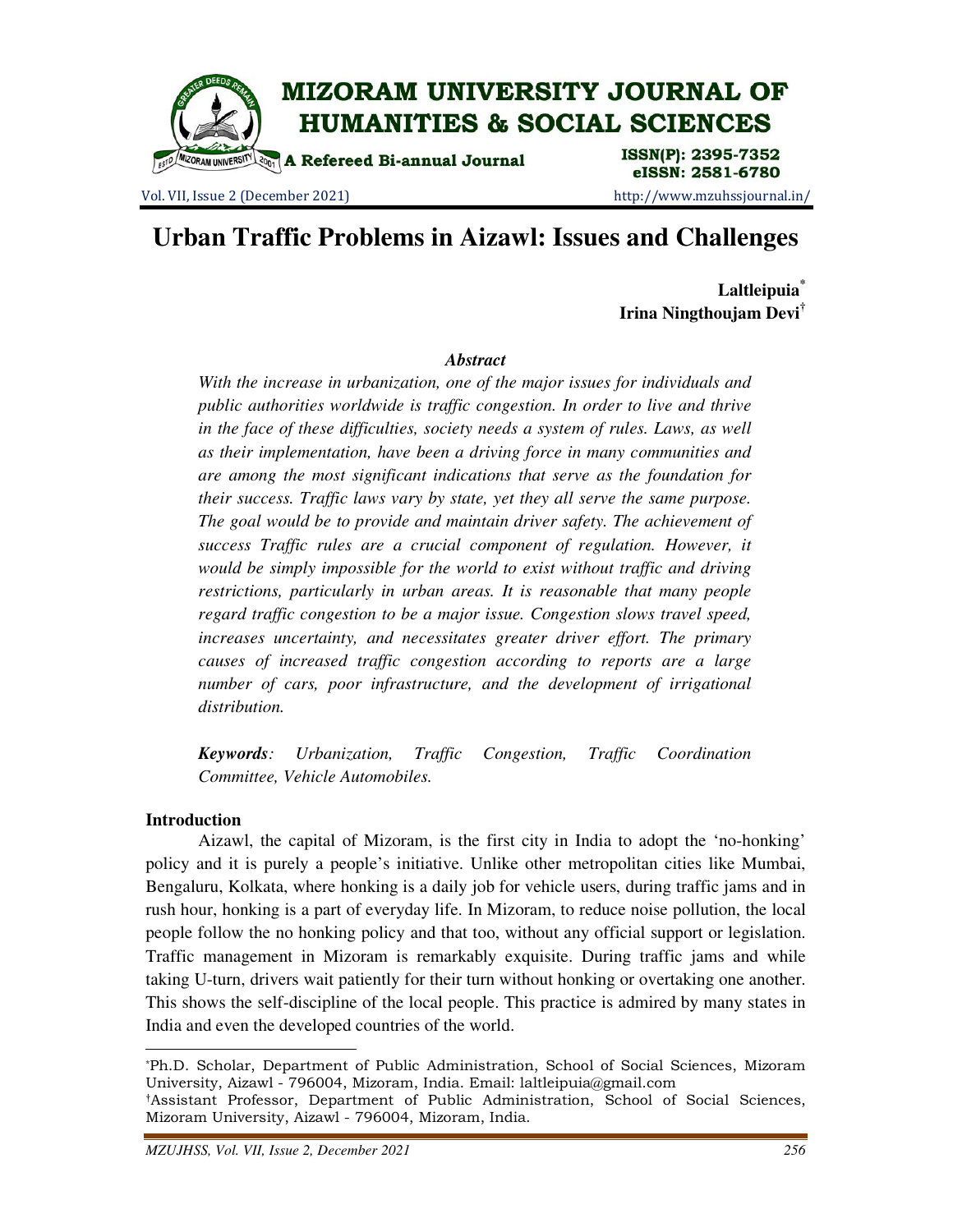Aizawl is Mizoram's oldest and largest city. It has a land area of 3,576 square kilometers, a population of 4, 00,309 people, and a population density per square kilometer of 11 people per square kilometer (Census, 2011). Like any other states in India, Aizawl also faces certain issues like traffic congestion. The growth of vehicles has a greater direct influence on the traffic system compared to population expansion. The number of people and the expanding earnings have grown dramatically during the past decade. The number of registered automobiles, both government and private, has increased year by year. The number of automobiles has increased dramatically between 2005 and 2015. Private automobiles outnumber government vehicles in terms of registered vehicles.

 Traffic congestion in Aizawl is caused in part by the rising number of three types of populations, which supports future growth of transportation in various ways. First, the rise in permanent residents increased the number of private cars; second, the increase in mobile population increased the number of public transit because mobile population mostly came from relatively poor areas and earned lower income in Aizawl; and third, the increase in tourists increased the number of public transits system as well, because most tourists come from other cities to Aizawl and they usually travel by public transportation. There are no stated speed limit restrictions in Aizawl, however Traffic SP can make recommendations on speed limit, such as in Aizawl AMC area speed limit should be 20km/hr. and in other area speed limit should be  $30 \text{km/hr}^{\ddagger}$ . The main source of traffic congestion is the increased number of vehicles as a result of population growth and economic development.

 The government is making several measures to avoid traffic bottlenecks and other traffic concerns. According to traffic police records, one of the most congested places in Aizawl in terms of cars passing through is between Treasury Square and Chanmari. Traffic Coordination was established to address traffic issues in Aizawl with the assistance of the AMC, Local Council, UD&PA, LAD, PWD, Revenue, Finance Department, and Home Department.

 According to the Statistical Handbook Mizoram 2019-2020, the number of vehicles on road in Aizawl increased to 2,70,461 in 2019-2020, up from 1,65,694 in 2015-2016. According to the statistical handbook (2019-2020) published by the Directorate of Economics and Statistics, Government of Mizoram, the number of all private vehicles on road is 2,63,164 while the number of all Govt vehicles on road is 5,900. According to data from the Transport Department, Two-wheelers/ Motor cycles continue to dominate city roads (over 169,211), followed by motor cars (53,535). The total number of vehicles on road has steadily increased from 1,65,694 in 2015-16 to 270,461 in 2019-2020. According to Directorate of Transport Mizoram the total number of vehicles registered by type during 2019-2020 is  $31,862$ .

 $\overline{a}$ 

<sup>‡</sup>https://www.timesofmizoram.com/2018/02/aizawl-traffic-speed-limit-322-milehour.html accessed on 20.5.2021 §Statistical Handbook Mizoram 2015 -2020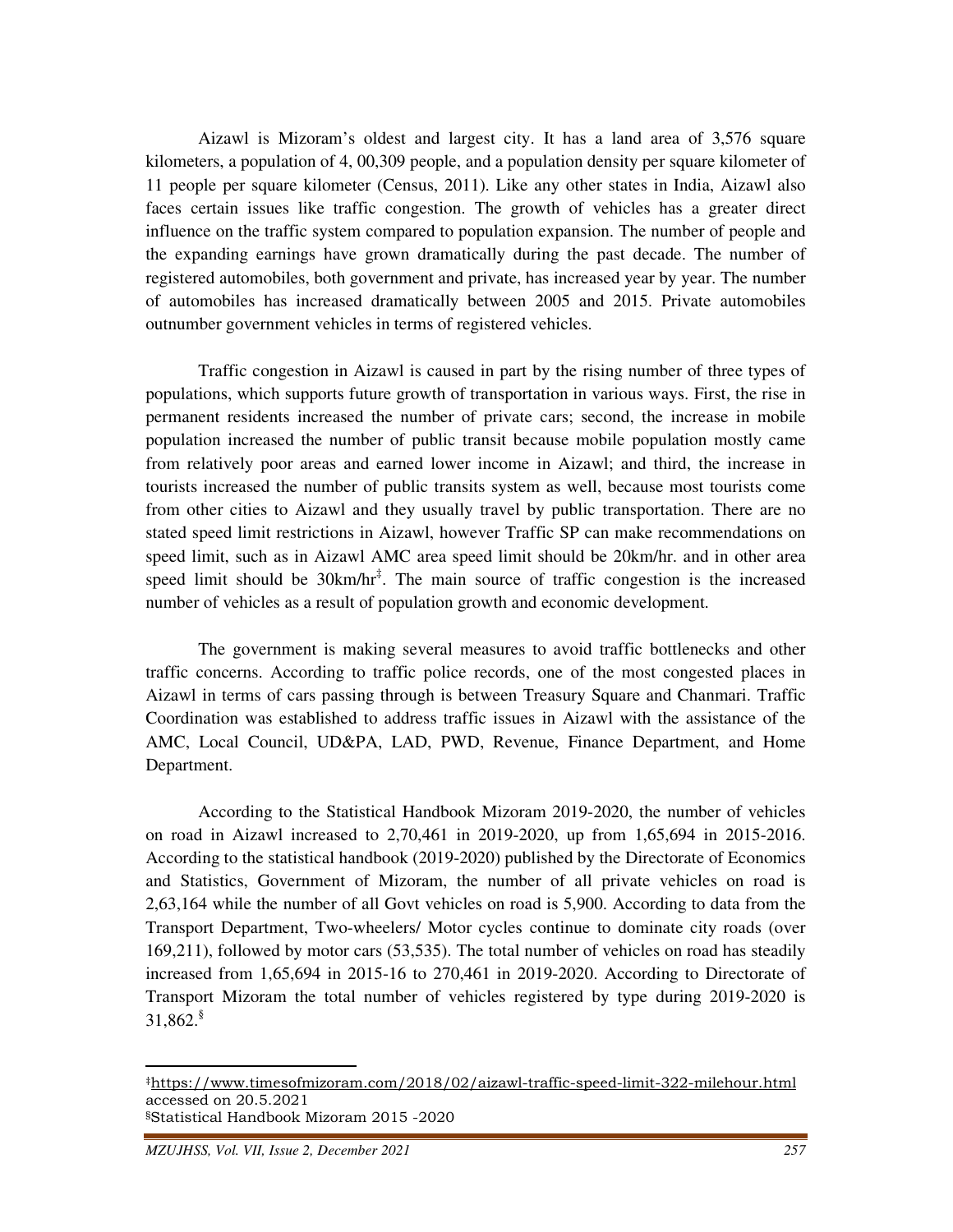| SN             | Types of Vehicles            | Private  | Govt             | Total   |
|----------------|------------------------------|----------|------------------|---------|
| $\mathbf{1}$   | Cycles/<br>Motor<br>Scooters | 167,815  | 1,396            | 169,211 |
| $\overline{2}$ | Motor Car                    | 50,617   | 2,918            | 53,535  |
| 3              | Goods Carrier                | 22,265   | 1,041            | 23,306  |
| 4              | Two Wheelers                 | 6,499    | 5                | 6,504   |
| 5              | Motor Cab (Taxi)             | 7,831    | 16               | 7,847   |
| 6              | Maxi Cab                     | 3,614    | 9                | 3,623   |
| 7              | Luxury Cab                   | 219      | $\boldsymbol{0}$ | 219     |
| 8              | Moped                        | 1,225    | $\boldsymbol{0}$ | 1,225   |
| 9              | <b>Bus</b>                   | 1,066    | 353              | 1,419   |
| 10             | Tractor                      | 326      | 47               | 373     |
| 11             | Excavator                    | 1,563    | 5                | 1,568   |
| 12             | Ambulance                    | 52       | 86               | 138     |
| 13             | Trailer<br>(Commercial)      | 54       | 16               | 70      |
| 14             | Trailer (Agricultural)       | 18       | 8                | 26      |
| 15             | Others                       | 1,336    | 61               | 1,397   |
|                | <b>TOTAL</b>                 | 2,63,164 | 5,900            | 270,461 |

Table 1: Number of Vehicle on Road by Type 2019-2020 (Progressive)

Source: Directorate of Transport, Government of Mizoram

These figures back up a study titled "Urban mobility patterns in Indian cities and their consequences" (published in Developing Country Perspective on Public Service Delivery), which found an "alarming" shift toward private vehicles. In Aizawl district the total number of vehicles is 17,122 (17,028 private vehicles and 94 Govt vehicles) which is the highest compare to the other districts.\*\*

The following are the primary reasons for traffic congestion in Aizawl:

- − *Steep and narrow roads*: Small and narrow roads, in comparison to large number of automobiles and motorcycles, particularly in Aizawl, are becoming narrower as a result of unlawful possession on the road, which are causing traffic congestion.
- − *Rapid increase of vehicles*: Due to the rapid increase of the population, the number of automobiles on the road is rising on an annual basis. The growth in the number of commercial vehicles, which tends to cause loading and unloading of cargo and traffic congestion. Old automobiles and other vehicles, some of which are almost 50 years old, are still on the road.
- − *Unlawful Parking*: In Aizawl, one of the most significant causes of traffic congestion is illegal parking or parking on the road, which has been causing congestion on a daily basis. During rush hour, it took about an hour to get from the Mizo Fed petrol pump

<u>.</u>

<sup>\*\*</sup>Directorate of Transport, Government of Mizoram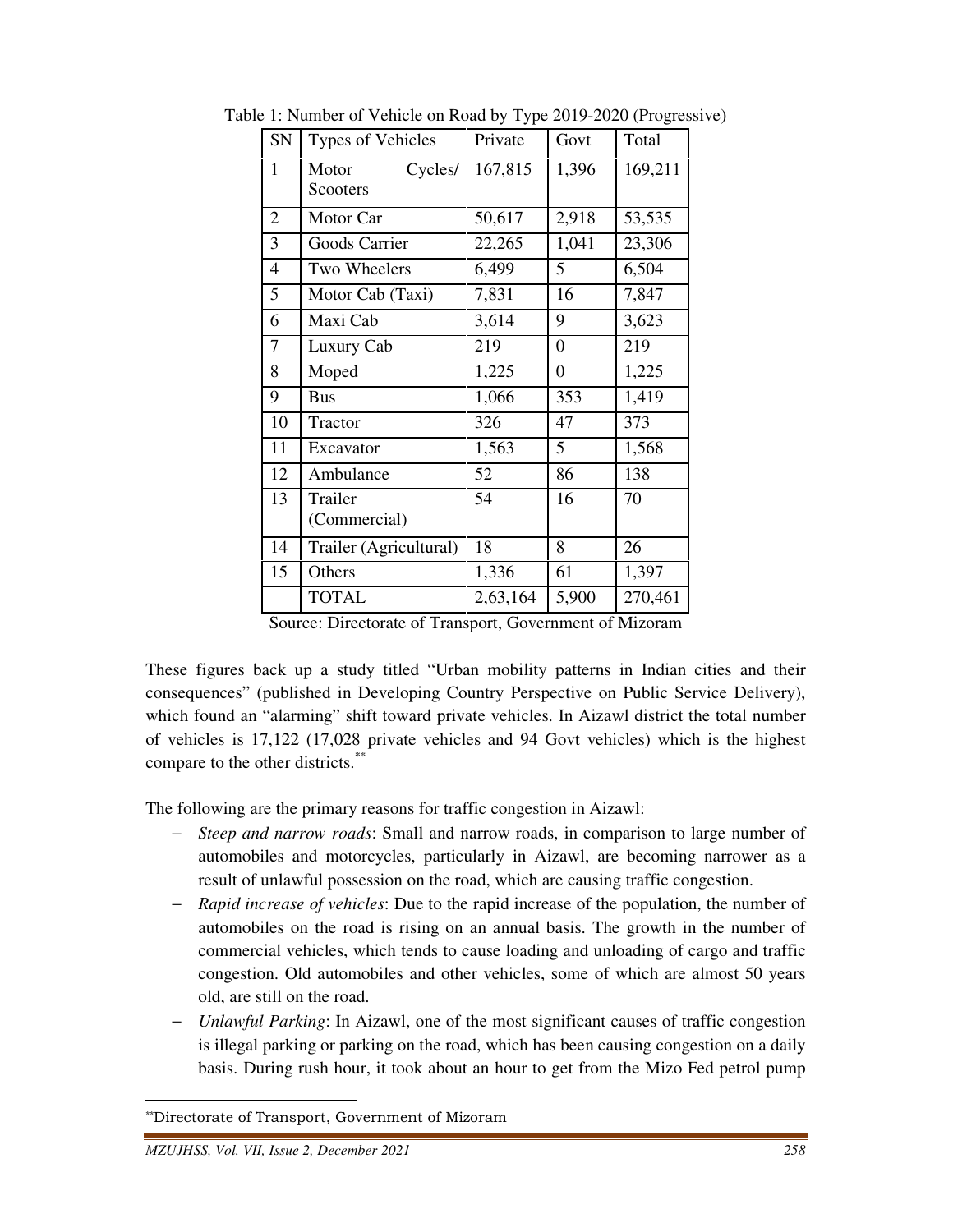to the Vaivakawn area and from Bawngkawn to Dawrpui. Because the roads are steep and narrow, on-road parking of automobiles is one of the primary causes of major traffic congestion in several parts of Aizawl.

- − *Greater Public Purchasing Power*: As the citizens of Aizawl City's purchasing power grows, the popularity of private transportation grows, yet current roads and highways are not accommodating or modified to accommodate the growing number of vehicles. The popularity of two-wheelers in Aizawl is skyrocketing. As a result, traffic congestion is worsening at an alarming rate.
- − *Inadequate lane management*: Land management is a key aspect of traffic management in Aizawl. Many different types of vehicles attempt to overtake the car even on a single, unobstructed road. Route expansion is impossible in Aizawl, and there are only a few highways to choose from. The major road was completely overcrowded. This is the primary reason that city roads lack lane dividers, which separate the lane into incoming and departing traffic.
- − *Inadequate city development planning*: In Aizawl, city development planning is a long-term development strategy. But, the strategy is flawed. Most of the time, some unlawfully ceased roadside land is noticed, however owing to the hazy development plan, these types of movements are pointless. The government has devised a traffic control strategy that will be implemented soon.
- − *Lack of enforcement of traffic discipline*: The primary causes of the increasing number of accidents and traffic bottlenecks are a lack of understanding among the public and a lack of enforcement of traffic rules by the police. Many rules and regulations are unknown to the majority of us. The purpose of traffic discipline is to deal with a wide variety of component prerequisites with the primary purpose of guaranteeing the smooth and safe flow of traffic on the road. Unlawfully checking the mechanical condition of a moving vehicle on the road causes problems on the road.

# **Relieving Traffic Congestion**

 The fast growth in the number of cars has not been accompanied by an increase in road capacity. As a result, the roadways are becoming increasingly overcrowded. The entire city of Aizawl has been split into six zones for administrative ease and efficient traffic control. A Zonal Officer is tasked with the responsibility of overseeing a Zone and maintaining the smooth flow of traffic inside the Zone. He is also in charge of supervising and disciplining his field staff, as well as investigating any traffic-related issues, including accident investigations†† .

 Traffic jams are still an inescapable everyday occurrence on all highways in Aizawl. The following of rigorous traffic laws by drivers, on the other hand, seldom causes any form of trouble for the public. The ever-vigilant traffic officers are also on hand to manage the flow of traffic and apprehend any offenders. Road congestion is one of the most serious traffic issues in Aizawl. The length and breadth of Aizawl city remain constant, but the population, along with the number of automobiles, is rapidly expanding. The city's tiny

<u>.</u>

<sup>††</sup>https://police.mizoram.gov.in/traffic/accessed on 3.5.2021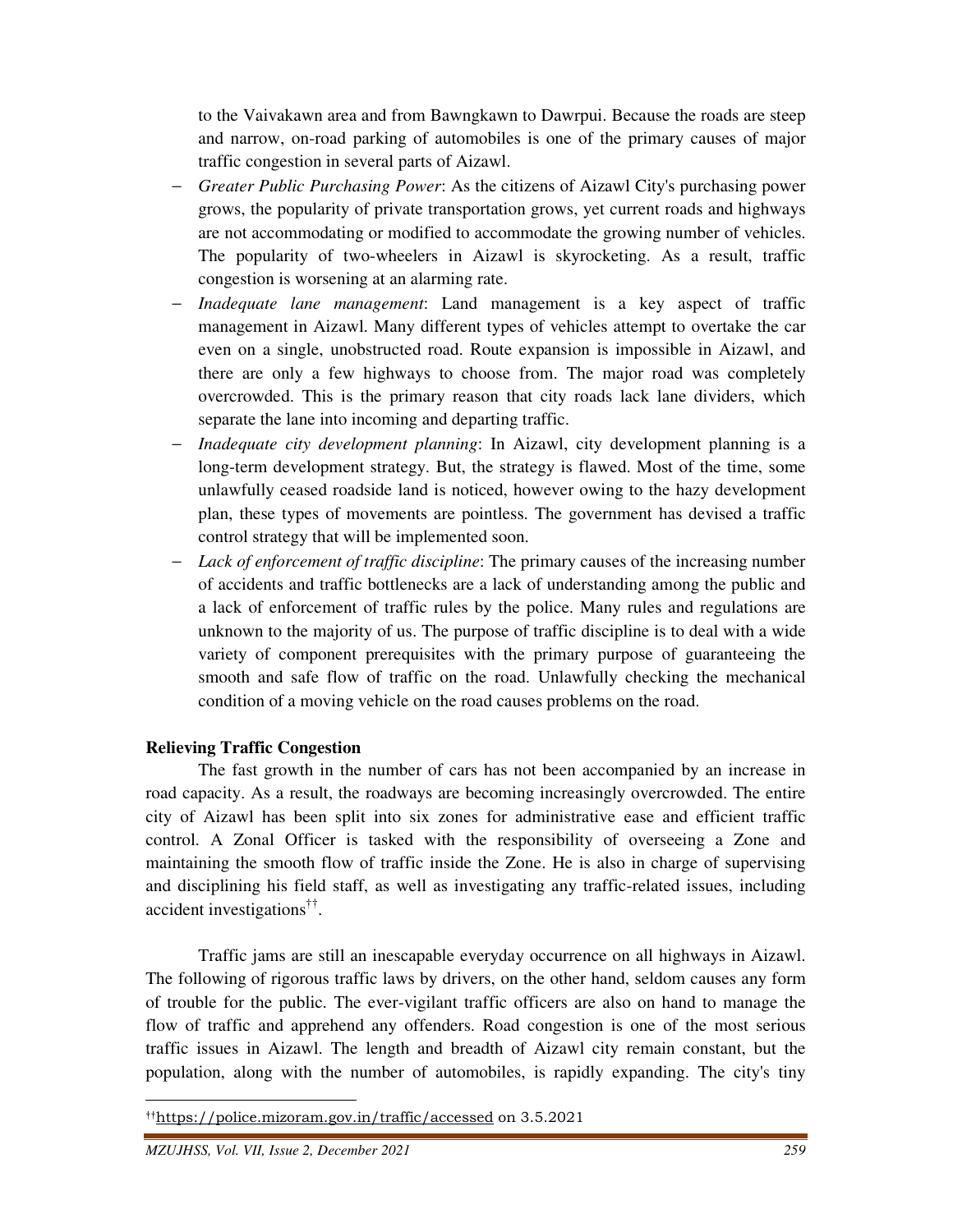streets lack a dedicated pedestrian route. With the fast development of automobiles, the insufficiency of the road network causes considerable congestion in Aizawl. During the working hours of the day, the density of traffic is extremely high.

 However, in response to the decision of the Coordination Committee on Traffic Management, the government implemented a 'No tolerance drive' in the Aizawl district on December 14, 2016, which has been repeated every December. The committee includes officials from the Public Works Agency, the Aizawl Municipal Corporation, the state transportation department, and the traffic police. During the drive, the Traffic Police will undertake mass-checks for offenses of traffic regulations, including drunken driving and cell phone use while driving. Under the new method, which comes into effect on September 1st, 2016, about 3,526 registered taxis were divided into 3 groups - A, B, and C - and required to transport customers on alternating days. The concept was developed in collaboration with the Mizoram traffic police and the government. Traffic police in Aizawl are considering implementing a new system in which vehicles with registration numbers ending in 1 are not permitted to operate on dates such as the first, eleventh, twenty-first, and thirty-first of the month; similarly, vehicles with registration numbers ending in 2,3, and so on are not permitted to operate on these dates.

 According to the Traffic Coordination Committee's meeting on October 27, 2017, and the authority given by Mizoram Government Notification No. B 12021/10/04-TRP Dt.22.8.2008 and Section 115 of the MV Act, 1988, the government has taken remedial measures to improve public safety and reduce traffic congestion. All registered private vehicles within Aizawl, as well as cars registered in other districts entering Aizawl, are included in the new system, which officially launches on October 1, 2017. The Mizoram traffic police department worked with the government to develop this strategy. In Aizawl, traffic police are introducing a new system under which vehicles with registration numbers ending in 1 will not be allowed to drive on dates such as 4, 14, and 24 of the month; similarly, vehicles with registration numbers ending in 2 will not be allowed to drive on 2, 12, and 22 of the month. This method is in effect from 8:30 a.m. to 5:30 p.m., Monday through Saturday, and does not applicable on Sunday<sup>‡‡</sup>.

 This system, however, excludes the Governor, Chief Minister (associated cadre), and public service vehicles such as city buses/maxi taxis/sumos, auto rickshaws, institution buses, department buses, and two-wheeler taxis. Police department motor duty, traffic police duty, Fire (F&ES) motor duty, Excise & Narcotics motor duty, Medical & Hospital Emergency duty, Ambulance/morgue van, Executive Magistrate law and order duty and emergency duty, PHE water distributors, Media (MJA journalist), P&E emergency duty, Milk distributor, Newspaper distributor, AMC sanitation motor duty, Army and Para-military Force, Government Department motor duty.

 $\overline{a}$ 

<sup>‡‡</sup>Traffic Coordination Committee on 27.10.2017 and powers given by the Mizoram Government Notification No. B 12021/10/04-TRP Dt.22.8.2008 and section 115 of MV Act.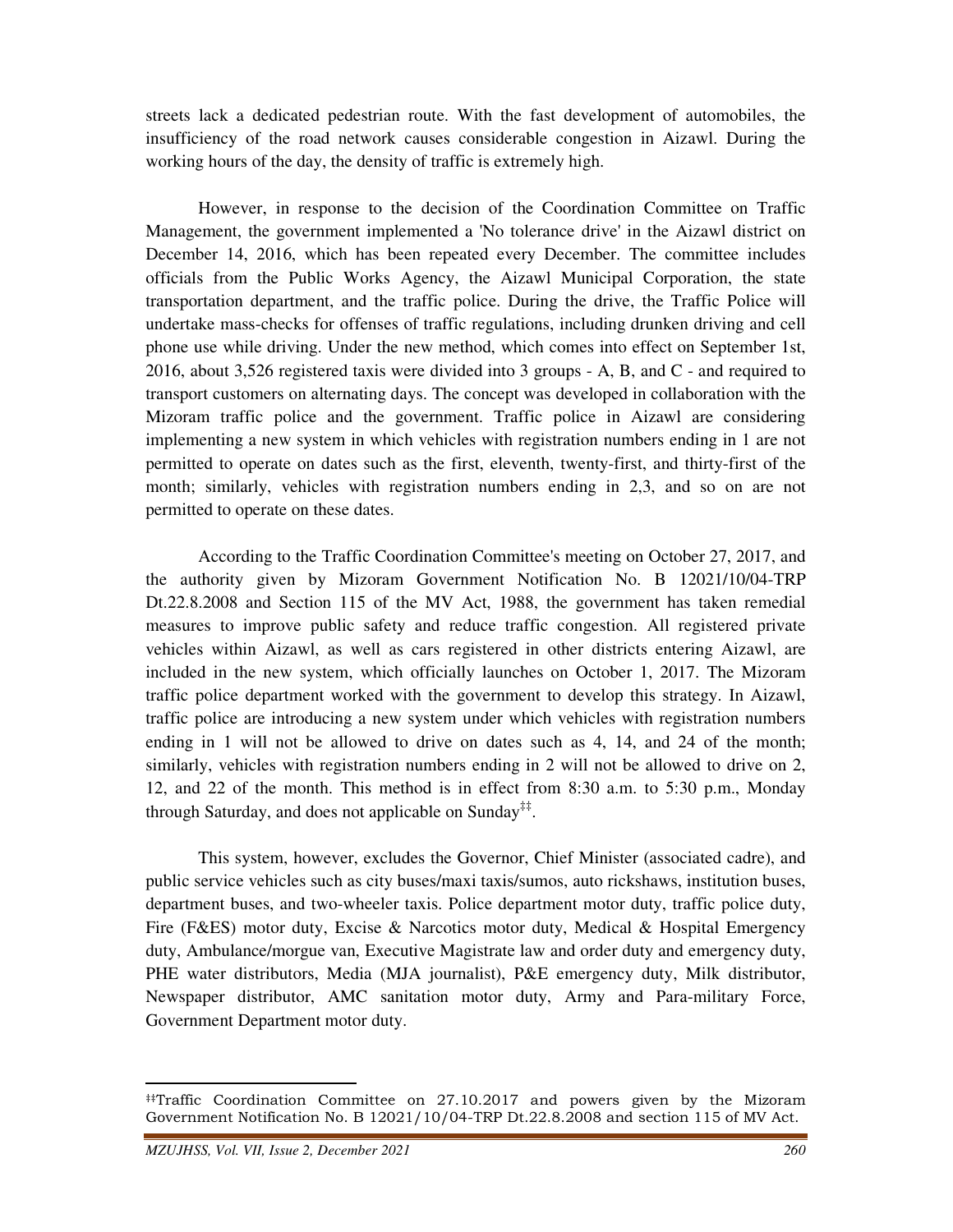The government has taken corrective measures to improve public safety and reduce traffic congestion by 2020. Under the new system, all the registered private vehicles inside Aizawl and vehicle registered from another district entering Aizawl are also included. Vehicles with registration numbers ending in even and odd numbers will be allowed to drive on alternate days under this system, which is in effect from 8:30 a.m. to 5:30 p.m. and does not apply on Sunday. Around 3,526 registered taxis and 1500 registered two-wheeler taxis were divided into 5 groups  $-$  A, B, C, D, and E  $-$  and were asked to carry passengers on alternate days§§ .

 The Government of Mizoram has established the 2020 Parking House Support Scheme (PAHOSS) Mizoram scheme. Under this scheme the Mizoram State Government will grant funding, in order to build parking at several acceptable places inside the city, to private, recognized NGOs, and local governments. In Mizoram, the administration of the state of Mizoram seeks to alleviate the problem of traffic. The government of Mizoram would grant 1 lakh of support, under the Mizoram PAHOSS scheme 2020, to privately-owned NGOs and the local council to build private parking lots. A maximum capacity of 18,000 cars is provided for this new station. In Mizoram, public officials face challenges in traffic jams and parking lots<sup>\*\*\*</sup>. That is why this Mizoram Car Parks Support Scheme 2020 has been implemented by the Mizoram administration. Thus, the issue of traffic bottlenecks may be resolved by offering more automobile parking space in the state. Therefore, every registered NGO, local government, that are ready to build parking for at least five light-duty cars, will qualify for this Mizoram PAHOSS.

 The transportation department is working on ongoing projects and initiatives. To alleviate traffic congestion in and around Chanmari and Zarkawt, development of a Multi-Level Parking Purpose Hall at Govt. Mizo High School, Aizawl began in February 2021 and is projected to be completed by 2022.To eliminate roadside parking as a measure of road safety, the building of Commercial Vehicle Terminals worth Rs 690.00 lakh at Tlabung, Vairengte, and Serchhip is being undertaken under S.E.D.P. Construction work has been underway since June 2020, and 40 percent of physical progress has already been made. It is expected to be completed by the end of  $2021^{++}$ .

#### **Challenges and Recommendations**

 The traffic situation in Aizawl has not yet been resolved. Despite the fact that parking has been abolished in some areas of the city, automatic signals have been built and pavements have been enlarged, traffic has increased to the point that we are still experiencing congestion. The population of Aizawl is growing quickly, as is the number of cars on the route, while the size of the road remains unchanged. As previously depicted, there are automobiles nowadays that are unable to be used efficiently owing to heavy road traffic. According to SP Traffic Aizawl Mizoram, Aizawl municipality is projected to have 60,000 to 70,000 motor vehicles, with around 50,000 of these cars mobilized every day. There are

 $\overline{a}$ 

<sup>§§</sup>dipr.mizoram.gov.in accessed on 26.05.2021

<sup>\*\*\*</sup> http://www.udpamizoram.nic.in/PAHOSS.html accessed on 27.05.2021

<sup>†††</sup> Transport Department Mizoram Year Book 2021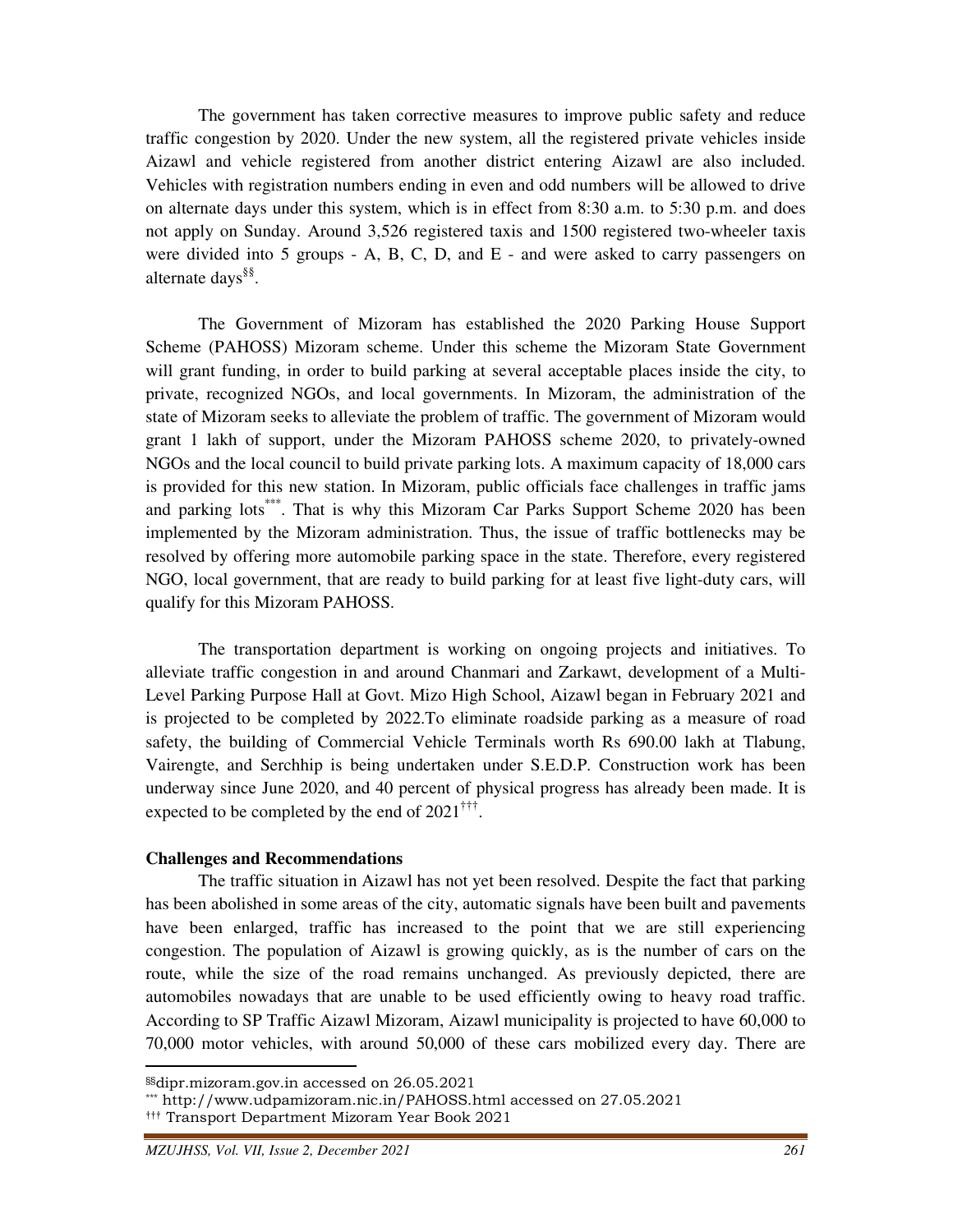around 250 traffic police officers who can conduct their duties every day to regulate the flow of these vehicles, and it is estimated that one traffic police officer oversees the movement of around 333 cars throughout the city. It is also believed that the length of the road on which cars pass every day within the city is only around 50 km, but the length of 50,000 cars is around 250 km, highlighting the challenge of traffic management inside Aizawl. As a result, large-scale planning for appropriate traffic management inside Aizawl municipality is desperately needed.

## **Supply-side Recommendations**

 Aizawl will need to develop additional roadways in the future due to population increase and urbanization. The supply of land for road construction is limited and the proportion of people who own automobiles is fairly significant. More vehicles will be generated by increased road capacity if highways are created for private automobiles. The effect of extending roads on traffic congestion is influenced by how road capacity is divided between private automobiles and public transportation. As a result, new highways should priorities public transportation. As a result, new highways should be prioritized in terms of public transportation. Some of the new roadways should be designated as buses-only right-ofways, not just for the BRT system, but also for regular buses. In addition, more roadways for walkers and bikes should be developed.

 In Aizawl, the proportion of people that use public transportation is currently extremely low when compared to other cities. If there is no reliable and efficient public transportation system, many middle-class families will opt for private vehicles as their earnings rise. As a result, larger expenditures in public transit are required. Aizawl should implement a bus rapid transit (BRT) system with more segregated buses and only right-ofway. High-Occupancy Vehicle (HOV) lanes are exclusively intended for cars transporting more than two or three people, as well as public buses. The majority of individuals prefer to drive alone since it is more comfortable and easy. However, if a significant number of single drivers use the roads, road carrying capacity would drop to a very low level. During peak hours, the HOV lane has a clear benefit in terms of saving time when the conventional lanes adjacent are extremely crowded.

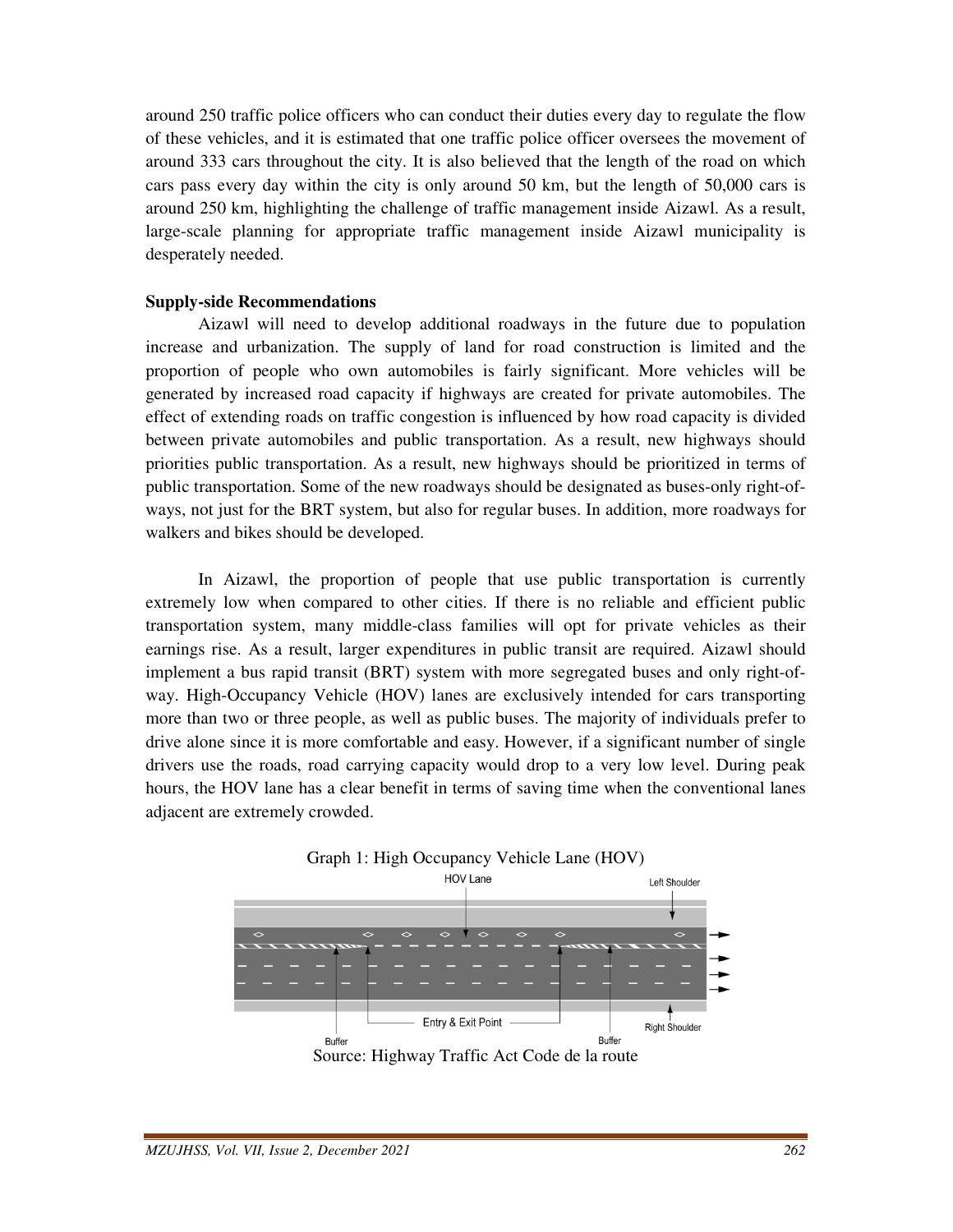## **Demand-side Recommendations**

 Supply-side instruments alone will not alleviate the traffic problem because supplyside instruments provide individuals with more options while travelling, fewer individuals may choose to utilize private automobiles. The proposals on the demand side are primarily concerned with how to limit the number of automobiles on the road. In some locations of Aizawl, road charging should be implemented. Private cars must pay to enter certain regions, while public buses are free. When it is not cost effective to utilize private automobiles, some drivers will not pass through these regions by automobile and will instead utilize alternative forms of transportation. It may be utilized during peak hours, allowing individuals to adjust their travel times and make the roads less crowded. In other words, to encourage individuals to modify their travel patterns, pricing should be varied based on traffic volume. If the effect of charging simply during peak hours is insufficient, road pricing might be implemented 24 hours a day, seven days a week.

 Another significant tool for Aizawl is the parking charge. Due to Aizawl's narrow and steep route, roadside parking is one of the leading reasons for traffic delays. People will not drive by automobile if they believe it is too expensive to park in metropolitan areas, similar to how road pricing works. So, in order to persuade people to use other modes of transportation, there should be sufficient high parking prices and a sufficient number of parking garages. In addition to these market instruments, ramp metering should be employed on expressways. The expressway network will be completed within the next decade. Because ramp metering regulates the number of cars on the route, traffic flows can travel at high speeds. The mentioned measures should be implemented in order to achieve the aim of minimizing traffic congestion in Aizawl. The first step should be to improve supply-side or physical instruments, such as public transportation. These instruments should serve as the foundation for all other instruments that are used. Because tools such as road pricing and parking levies cannot achieve their objectives in the absence of adequate public transportation.

 Also, when there is a good public transportation system that is accessible to the majority of people in the city, demand side instruments such as market instruments or regulatory instruments should be used, because demand side instruments, whether market instruments or regulatory instruments, directly put pressure on private vehicles. It is unknown how much of an impact the suggested instruments will have on the traffic problem. A BRT system might take five to 10 years to build, while a metro system would take much longer. During this time, even if there are more buses on the road, traffic congestion will not be lessened. And traffic jams may persist even when the BRT and road pricing are completed, because public transportation is less accessible than private automobiles, particularly in Aizawl.

 It is difficult to determine if these devices will solve the traffic problem or simply alleviate it momentarily. Fees for road pricing and parking may no longer be an economic issue for people as they become wealthier. Then there will very certainly be more traffic congestion. And, if the government raises road pricing levies again, traffic congestion may be relieved briefly. People's incomes, on the other hand, continue to rise. As a result, it is